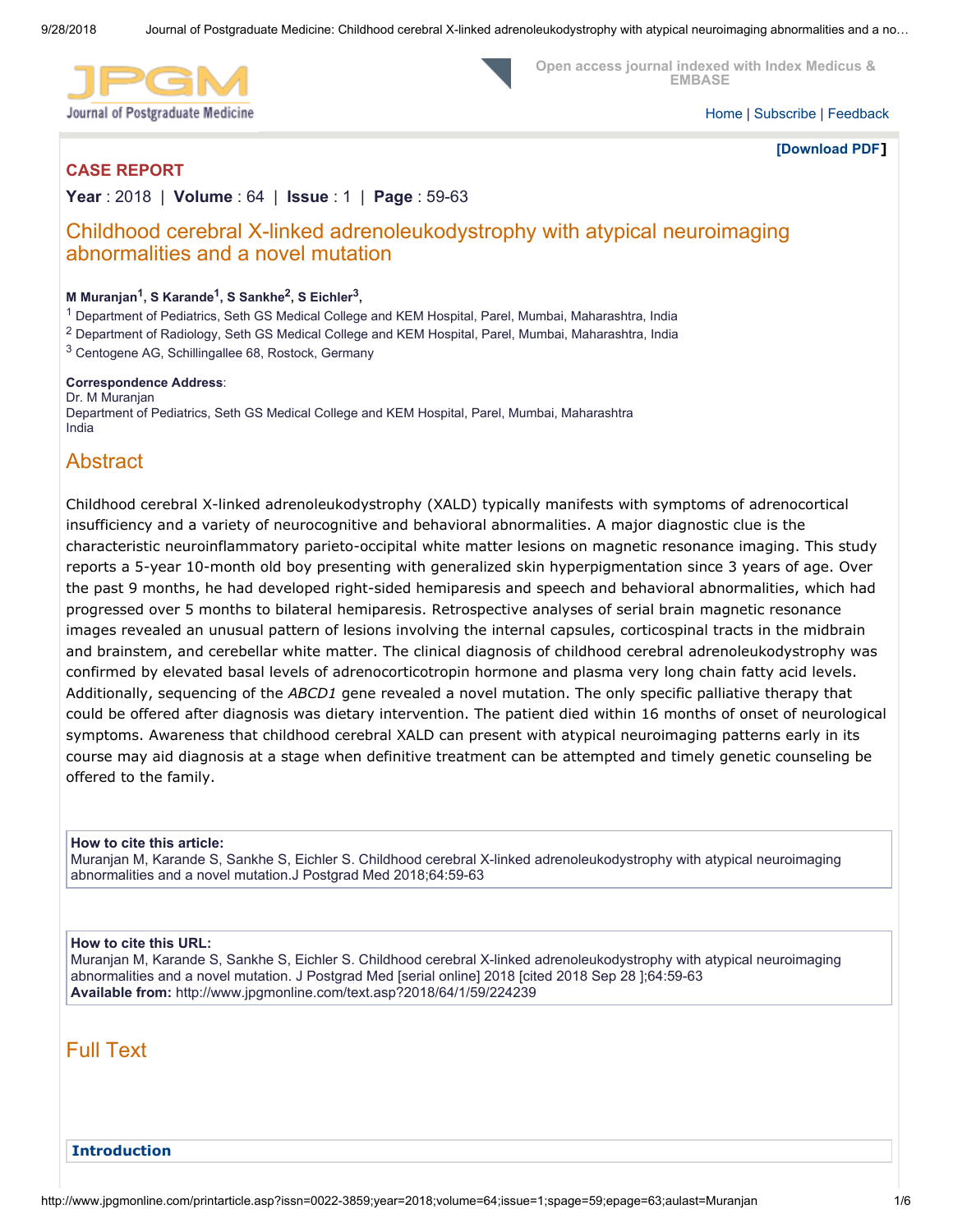X-linked adrenoleukodystrophy (XALD) is the commonest peroxisomal inborn error of metabolism. The severe phenotype (cerebral form) presents by 5 to 12 years of age.[1],[2],[3] It results from mutations of the ABCD 1 gene on chromosome Xq28 coding for a peroxisomal membrane protein, the ALD protein. Absence of ALD protein impairs peroxisomal oxidation of very long chain fatty acids (VLCFA), resulting in accumulation of hexacosanoic (C: 26) and tetracosanoic (C: 24) acids.[4] The major target organs are the brain, adrenal glands, and testes.[2],[3] Early manifestations include deteriorating scholastic performance, behavior abnormalities, apraxia, astereognosis, word deafness, declining visual acuity, limb paresis, cerebellar ataxia, and seizures.[1] The clinical diagnosis is clinched by demonstration of characteristic patterns of neuroinflammatory white matter lesions on magnetic resonance imaging (MRI) with gadolinium administration accompanied by elevated plasma VLCFA levels. Typical neuroimaging abnormalities in the cerebral childhood form of XALD are parieto-occipital white matter involvement or less frequent frontal white matter lesions.[2]

Loes et al. described a pattern (Pattern 3) involving isolated projection fibers (internal capsule and brain stem) in 15 adults with cerebral XALD.[2],[5] Pattern 3 is an atypical finding in children and has been very rarely reported in asymptomatic and symptomatic children afflicted with cerebral XALD.[2],[5]

Early recognition of such uncharacteristic neuroimaging abnormality is important to suspect this treatable disorder. We describe a child with atypical white matter abnormalities who was confirmed to have cerebral XALD with a novel mutation of the ABCD 1 gene.

#### **Case Report**

A right-handed boy, second offspring of a nonconsanguineous marriage was seen by us at 5 years 10 months of age. Nine months earlier, he had developed behavioral abnormalities (easy irritability, inattentiveness, and hyperactivity), poor speech output, and weakness of the right hand noticed due to difficulty in feeding. Over a period of 3 months, he developed weakness of the right leg leading to frequent falls and deterioration in speech, which was now limited to two- to three-word sentences. Over the next 5 months, symptoms progressed with development of weakness of the left upper and lower limb, resulting in loss of ambulation, inability to stand or sit up in bed, complete loss of speech, dysphagia, drooling, and bladder and bowel incontinence. On enquiry, the parents revealed they had noticed generalized darkening of the skin since 3 years of age. There was no history of deteriorating vision, head trauma, meningitis, measles, or tuberculosis in the past. The boy was born at term per vaginum after an uneventful gestation. Birth weight was 3 kg. He was appropriately immunized. Early milestones were normal.

On physical examination, pulse rate (94/min), respiratory rate (22 breaths/min), and blood pressure (96/68 mm Hg) were normal. The child was undernourished with a weight of 13 kg (<3rd percentile, according to World Health Organization growth charts). The length (111 cm, 15th percentile) and head circumference (50 cm, 50th percentile) were normal. There was generalized melanoderma involving the skin, lips, and buccal mucosa [Figure 1]. The patient was alert and oriented in time, place, and person but irritable. He could obey simple verbal instructions but verbal responses were absent. Other higher functions such as memory and intelligence could not be assessed. Cranial nerve examination was normal. The child was focusing and following light in all four quadrants. The fundus was normal. There was spasticity, which was greater on the right side. Bilaterally, power was 3/5 and deep tendon reflexes were  $2 +$  in the biceps and triceps,  $3 +$  at the knee, and  $4 +$  with bilateral ankle clonus and bilateral Babinski sign.{Figure 1}

Investigations revealed blood glucose of 98 mg/dl, serum sodium of 141 mEq/L, and serum potassium of 4 mEq/L. Adrenal insufficiency was confirmed by basal (8 am) serum cortisol and adrenocorticotropin hormone (ACTH) levels, which were 5.33 μg/dl (normal range 5–25) and 2455 pg/ml (normal range 0–46), respectively. Barium swallow (for achalasia) and Schirmer test (for alacrimia) were normal. Serum and cerebrospinal fluid lactate levels were 6 mg/dl (normal range 4.50–20) and 8 mg/dl (normal range 10–22) respectively.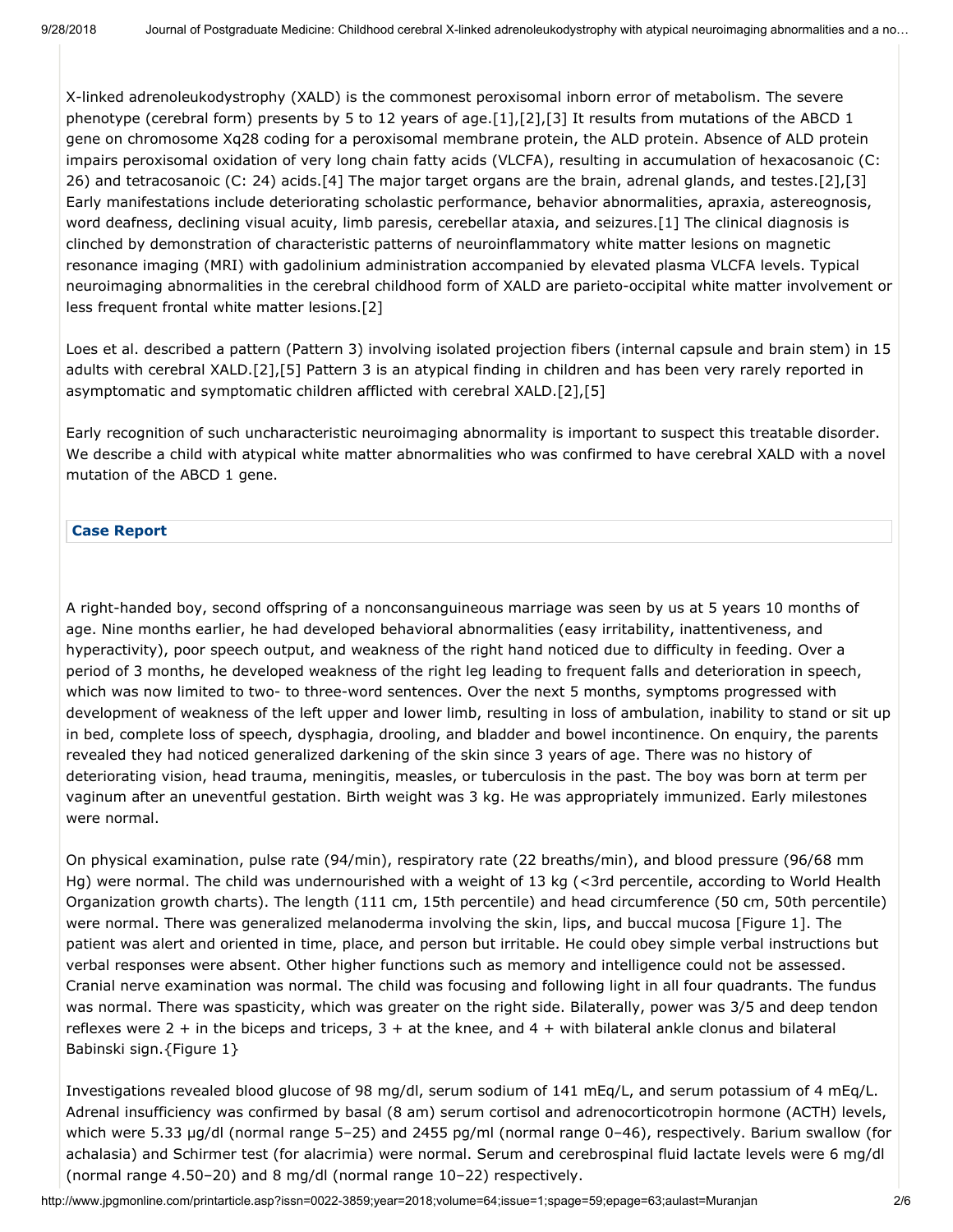A retrospective analysis of his two earlier MRI brain was done. The first MRI performed 8 months before admission to our hospital had been reported as leukodystrophy. It revealed bilateral symmetrical T2 hyperintense signal abnormalities involving corticospinal tracts in the ventral pons, cerebral peduncles, sublentiform region, and posterior limb of the left internal capsule [Figure 2]a, [Figure 2]b and [Figure 2]c. The second MRI (performed 3 months before admission to our hospital) revealed a new lesion in the posterior limb of the right internal capsule [Figure 3]a and increase in the extent and signal intensity of the corticospinal tract lesions over the ensuing 5 months [Figure 3]b. Generalized corticocerebral, cerebellar, and brain stem atrophy was also evident [Figure 3]c. MRI brain with intravenous gadolinium administration performed after admission to our hospital revealed further progression with extensive posterior fossa involvement: new lesions were detected in bilateral middle cerebellar peduncles, cerebellar hemisphere, and splenium of corpus callosum [Figure 4]a and [Figure 4]b; lesions in the pons and midbrain were coalescent and minimal patchy enhancement was seen in the posterior limb of the left internal capsule and in the right cerebral peduncle after gadolinium administration [Figure 4]c and [Figure 4]d. There were lipid peaks at 0.9 and 1.3 ppm on magnetic resonance spectroscopy. Elevated plasma VLCFA levels [C26:0 – 2.140 μg/ml (normal 0.23 ± 0.09), C26:1 – 0.5 μg/ml (0.18 ± 0.09), C24:0 – 44.16 μg/ml (17.59 ± 5.36), C24/22 ratio 2.013 (0.84  $\pm$  0.10), and C26/22 ratio 0.098 (0.01  $\pm$  0.004)] confirmed diagnosis of ALD 3 weeks after admission. Analysis of the ABCD 1 gene was performed on high-quality purified DNA. Bidirectional Sanger sequencing was performed with gene and amplicon specific primers using ABI 3730xl sequencer (developed and validated by Centogene AG only for clinical purposes). Reference sequence for ABCD1 gene was NM\_000033.3. Genotyping revealed a novel hemizygous in-frame mutation in exon 1 of the ABCD1 gene (c.257\_268dup, p. Val86\_Arg89dup) [Figure 5]. The family received genetic counseling. An older asymptomatic brother (8½ years old) had normal basal ACTH level (20.4 pg/ml). Carrier testing was advised for the mother but was declined due to monetary constraints (cost for targeted mutation testing: approximately INR 10,000).{Figure 2}{Figure 3}{Figure 4}{Figure 5}

The child was treated with dietary restriction of VLCFA, oral fludrocortisone 50 μg/day, and oral hydrocortisone (10 mg/m2/day) in three divided doses. The child was discharged after 47 days of ward stay. At the time of discharge, the child could sit up with support and the pigmentation had reduced. The family did not follow-up after discharge and a phone call to the parents disclosed that the boy had expired in his hometown (16 months after onset of symptoms).

### **Discussion**

XALD has a spectrum of phenotypes, which includes cerebral ALD (37% childhood onset, 7% adolescent onset, and 3% adult onset), adrenomyeloneuropathy (AMN) (32%), Addison-only disease (13%), presymptomatic disease (7%), and olivo-ponto-cerebellar disease in adolescents or adults (1–2%).[2],[4] Forty percent of patients with AMN have or develop cerebral lesions with inflammatory response and accelerated progression.[6]

Loes et al. have described five MRI patterns in cerebral XALD.[2],[5] The most frequent pattern observed in 66% of cases involves the parieto-occipital white matter and splenium of corpus callosum and includes lesions of the visual and auditory pathway. This pattern usually occurs in children with cerebral ALD.[5] The next commonest pattern (15% of cases) is lesion of the frontal white matter and genu of corpus callosum seen in adolescent-onset disease followed by the pattern seen in 12% of cases, usually in adult-onset disease with involvement of frontopontine or corticospinal projection fibers (internal capsule and brain stem).[5] Enhancement of brain lesions on MRI with gadolinium administration heralds rapid neurological progression as a result of neuroinflammatory demyelination and disruption of the blood–brain barrier.[1]

Subtle abnormal lesions of the pyramidal tract in the brain stem, pons, and internal capsule (similar to the pattern in adults) have been noted in AMN.[1],[7] Pyramidal tract lesions in AMN occur secondary to Wallerian degeneration in patients with longstanding disease.[1] This pattern of pyramidal tract lesions in brain stem, pons, and internal capsule are not considered to be a manifestation of cerebral ALD unless lesions become intense and progress beyond the internal capsule to the white matter of the centrum semiovale.[1],[7] Additionally, central nervous system (CNS) lesions of AMN are not inflammatory and therefore enhancement with gadolinium is absent or mild.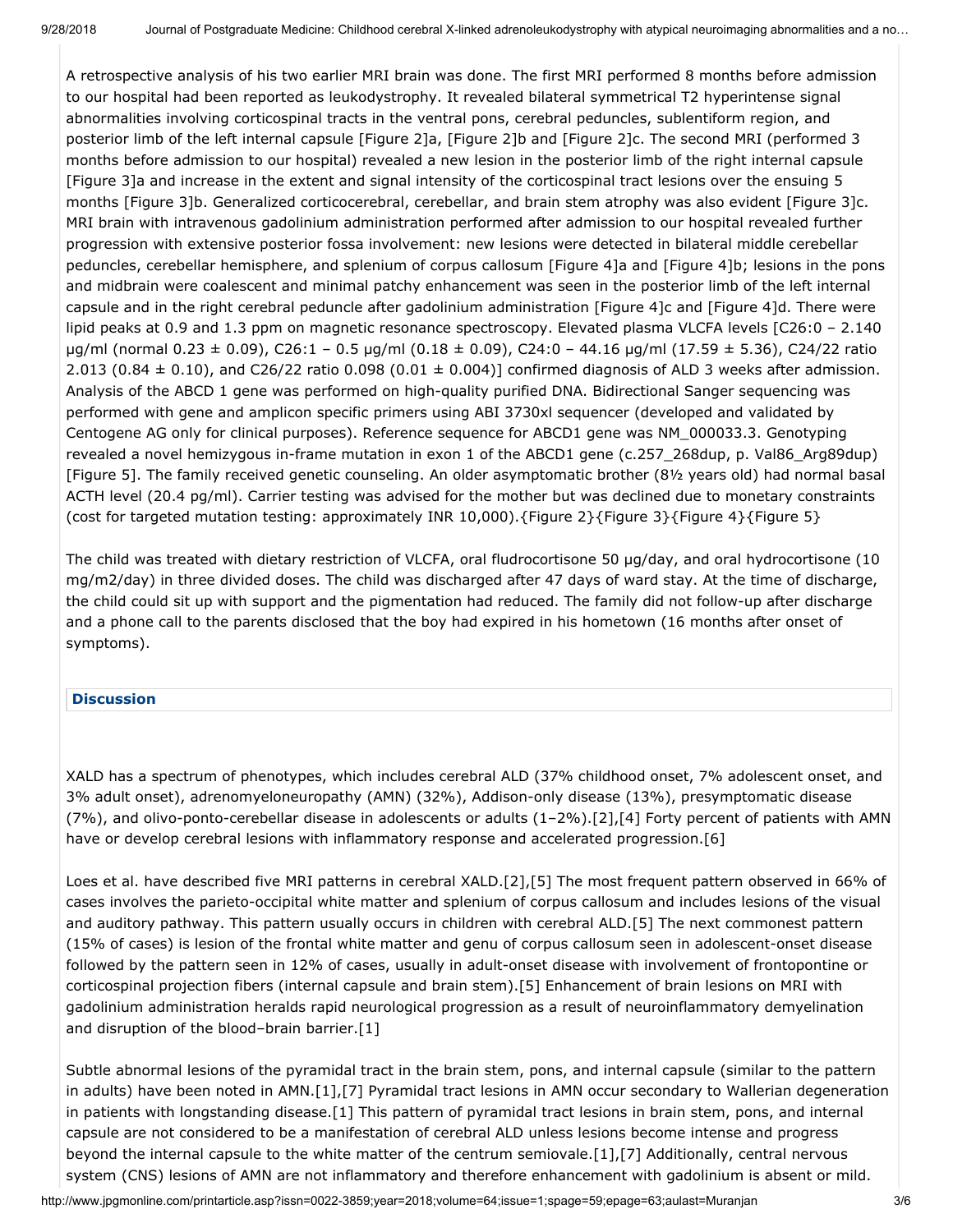[6],[8]

An adult type of neuroimaging pattern with involvement of projection fibers (internal capsule and brain stem) was detected in our 6-year-old patient with cerebral XALD as the presenting neuroradiological abnormality. As the lesions in our patient demonstrated enhancement with gadolinium (indicating inflammatory nature), they were less likely to be due to AMN. Additionally, the usual age at onset of AMN is >18 years.[1] To our knowledge, the adult pattern of white matter lesions has been very rarely previously reported in children with cerebral XALD.[1],[2],[5] Clinical manifestations in children with lesions involving projection fibers on MRI brain vary from asymptomatic (7 year-old) to behavioral abnormalities (12-year-old), progressive spastic pure motor quadriparesis (9 years old) and regression of milestones, hyperactivity and easy distractibility in a 6-year-old who also had hyperpigmentation and vomiting.[2],[9],[10]

Another unusual feature in our child was the clinical progression with death within 16 months of onset of symptoms despite disproportionately mild neuroradiological evidence of progress to inflammatory phase of the disease as determined by minimal enhancement of MRI lesions and lack of significant anatomical extension rostral to internal capsule.[1],[7] It is possible that the lesions in our child represented an early involvement on the first MRI performed 8 months before admission to our institution. However, as expected in cerebral ALD, the lesions had not progressed to involve white matter of the centrum semiovale on subsequent brain MRI performed after admission to our institution.[4]

Adrenocortical insufficiency precedes diagnosis of cerebral XALD in 65% of cases.[7] On the contrary, in 167 children studied at Kennedy Krieger Institution, 86% had neurological symptoms before signs of adrenal insufficiency.[4] Presence of melanoderma (suggesting adrenocortical insufficiency) in our patient provided us with vital information to suspect XALD even though the MRI pattern was atypical. In the absence of melanoderma, if neuroradiological abnormalities are atypical, like those observed in our patient, diagnosis of XALD could be delayed or missed.

The mutation c. 257\_268 duplication detected in our patient was novel. Because we could not test the mother due to financial constraints, we cannot comment whether this novel mutation was also de novo. Additionally, majority of the families with XALD have private mutations.[4] Possibility of private mutation in our patient cannot be excluded. The mutation in our patient resulted in duplication of four amino acids (valine, leucine, cysteine, and arginine) at positions 86 to 89, respectively, of the ALD protein. This duplication resulted in substitution of glutamic acid at protein position 90 by valine. Missense and frameshift mutations involving glutamic acid at position 90 have been previously reported to be pathogenic.[11] We therefore propose that the mutation in our patient was pathogenic. The pathogenicity of the mutation in our patient was corroborated by the presence of the diagnostic biochemical hallmark of XALD, namely elevated plasma VLCFA. The genotype of our patient may not explain the occurrence of the clinical phenotype of childhood cerebral ALD with atypical neuroimaging patterns as there is no consistent genotype–phenotype correlation in XALD nor is phenotype determined by severity of biochemical abnormalities.[7], [12] Environmental and genetic autosomal modifier loci have been suggested as explanations for the phenotypic diversity in XALD.[3],[7]

Based on clinical features of adrenal insufficiency and neurological abnormalities, differential diagnosis considered in our patient were Allgrove (Triple-A) syndrome (adrenal insufficiency–achalasia–alacrimia with mild dementia, peripheral neuropathy, and cerebellar ataxia), complex glycerol kinase deficiency due to contiguous gene deletion of chromosome Xp21 (adrenal insufficiency, Duchenne muscular dystrophy, hyperglycerolemia and glyceroluria, with psychomotor retardation) and mitochondrial disorders.[13],[14],[15] These disorders were ruled out by investigations (no lactic acidosis and normal results of barium swallow and Schirmer test).

There are few reports supporting the correlation of symptoms with anatomical lesions on MRI in children.[16] In a series described by Pasco et al., 13 out of 33 children had pyramidal tract signs and pyramidal tract lesions, those with ataxia had cerebellar lesions and behavioral manifestations were observed with frontal lobe involvement.[16] In our patient, the first symptom of localized weakness involving the right upper and lower limb suggested hemiparesis at onset, correlating with the unilateral lesion in the left internal capsule on the first MRI. Such unilateral lesions are described in patients with cerebral XALD triggered by head trauma.[13] In these cases,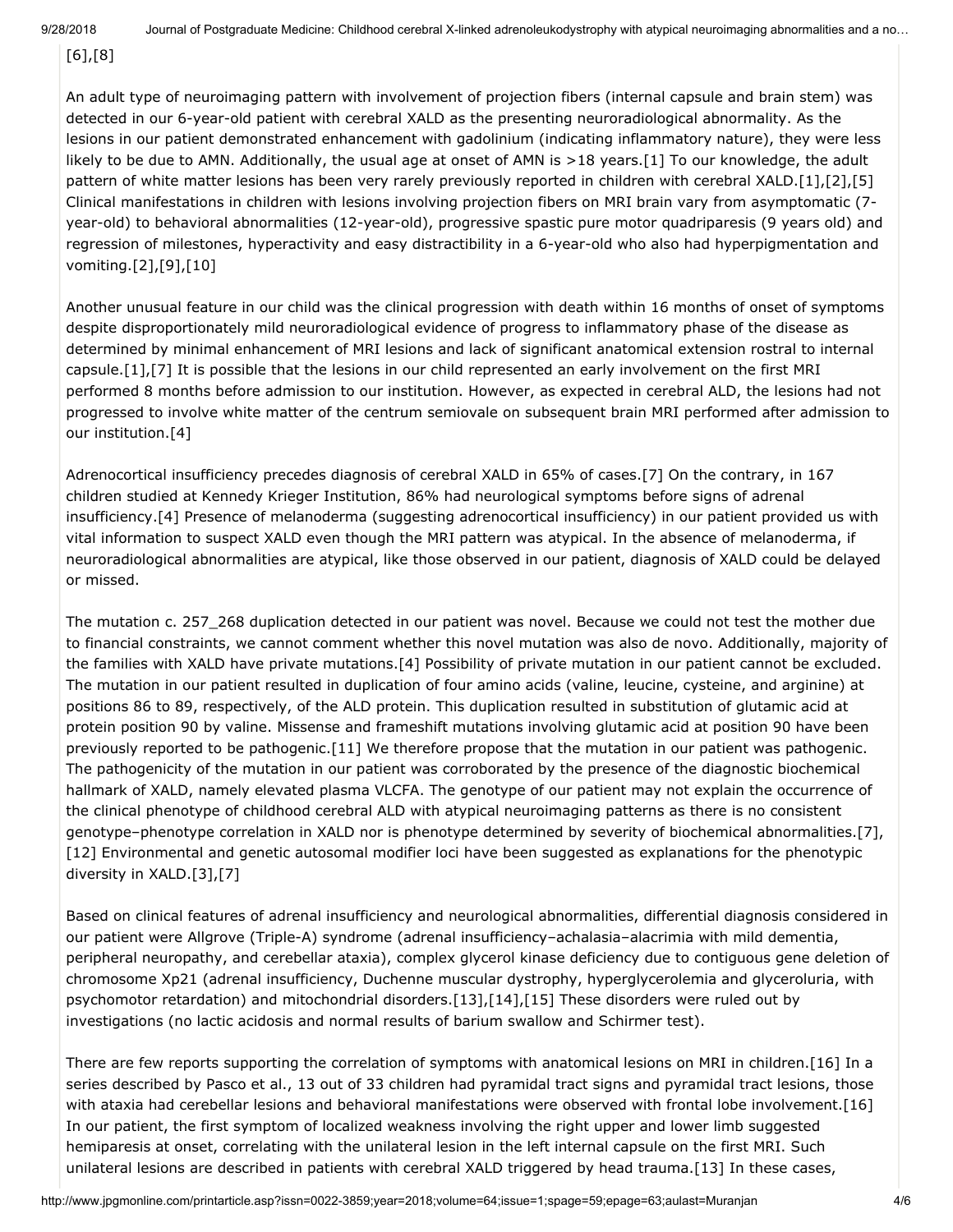9/28/2018 Journal of Postgraduate Medicine: Childhood cerebral X-linked adrenoleukodystrophy with atypical neuroimaging abnormalities and a no...

demyelination had begun at the site of contusion.[8] In our case, the parents could not recollect any head injury in the child prior to onset of symptoms. Right-side hemiparesis was followed by speech and cognitive impairment and left-side hemiparesis. This bilateral hemiparesis correlated with bilateral involvement of pyramidal tract in the brain stem and internal capsule performed 8 months after the first MRI. However, despite the development of overwhelming CNS symptoms typical of cerebral XALD in our patient (behavioral, speech, and cognitive impairment), there was no corresponding anatomical correlation with widespread involvement of supratentorial white matter on the third MRI. This observation reiterates the lack of correlation between extent and severity of MRI abnormalities and neurological symptoms noted earlier at anatomical sites other than the parieto-occipital white matter.[1]

At the time of admission, our patient was in an advanced stage of the disease with severe neurological symptoms. Hematopoietic stem cell transplant (HSCT) could not be offered in this advanced stage.[1],[6] In conclusion, awareness of uncharacteristic neuroradiological patterns in childhood cerebral XALD may hasten diagnostic evaluation early in the course of the disease and before progression to the neuroinflammatory stage of rapid deterioration. Identification of children in the early stage would give them an opportunity for treatment with HSCT. [12],[17]

Declaration of patient consent

The authors certify that appropriate patient consent was obtained.

Financial support and sponsorship

Nil.

Conflict of interest

Dr Sunil Karande is the Editor of the Journal of Postgraduate Medicine.

# **References**

- 1 Engelen M, Kemp S, de Visser M, van Geel BM, Wanders RJA, Aubourg P, *et al*. X-linked adrenoleukodystrophy (X-ALD): Clinical presentation and guidelines for diagnosis, follow-up and management. Orphanet J Rare Dis 2012;7:51.
- 2 Kim JH, Kim HJ. Childhood X-linked adrenoleukodystrophy: Clinical-pathologic overview and MR imaging manifestations at initial evaluation and follow-up. Radiographics 2005;25:619-31.
- 3 Wiesinger C, Eichler FS, Berger J. The genetic landscape of X-linked adrenoleukodystrophy: Inheritance, mutations, modifier genes, and diagnosis. Appl Clin Genet 2015;8:109-21.
- 4 Moser HW, Smith KD, Watkins PA, Powers J, Moser A. X-linked adrenoleukodystrophy In: Valle D, Beaud*et al*, Vogelstein B, Kinzler KW, Antonarakis SE, Ballabio A, *et al*., editors. The online metabolic and molecular bases of inherited disease [Internet]. New York: McGraw-Hill; 2014. p. 3257-301.
- 5 Loes DJ, Fatemi A, Melhem ER, Gupte N, Bezman L, Moser HW, *et al*. Analysis of MRI patterns aids prediction of progression in X-linked adrenoleukodystrophy. Neurology 2003;61:369-74.
- 6 Moser HW, Loes DJ, Melhem ER, Raymond GV, Bezman L, Cox CS, *et al*. X-linked adrenoleukodystrophy: Overview and prognosis as a function of age and brain magnetic resonance imaging abnormality. A study involving 372 patients. Neuropediatrics 2000;31:227-39.
- 7 Kemp S, Berger J, Aubourg P. X-linked adrenoleukodystrophy: Clinical, metabolic, genetic and pathophysiological aspects. Biochim Biophys Acta 2012;1822:1465-74.
- 8 Berger J, Forss-Petter S, Eichler FS. Pathophysiology of X-linked adrenoleukodystrophy. Biochimie 2014;98:135-42.
- 9 Bhatia R, Desai S, Padma MV, Tripathi M, Prasad K. Selective tract abnormality in adrenoleukodystrophy: Uncommon MRI finding. Ann Indian Acad Neurol 2008;11:56-7.
- 10 Santosh Rai PV, Suresh BV, Bhat IG, Sekhar M, Chakraborti S. Childhood adrenoleukodystrophy Classic and variant – Review of clinical manifestations and magnetic resonance imaging. J Pediatr Neurosci 2013;8:192-7.